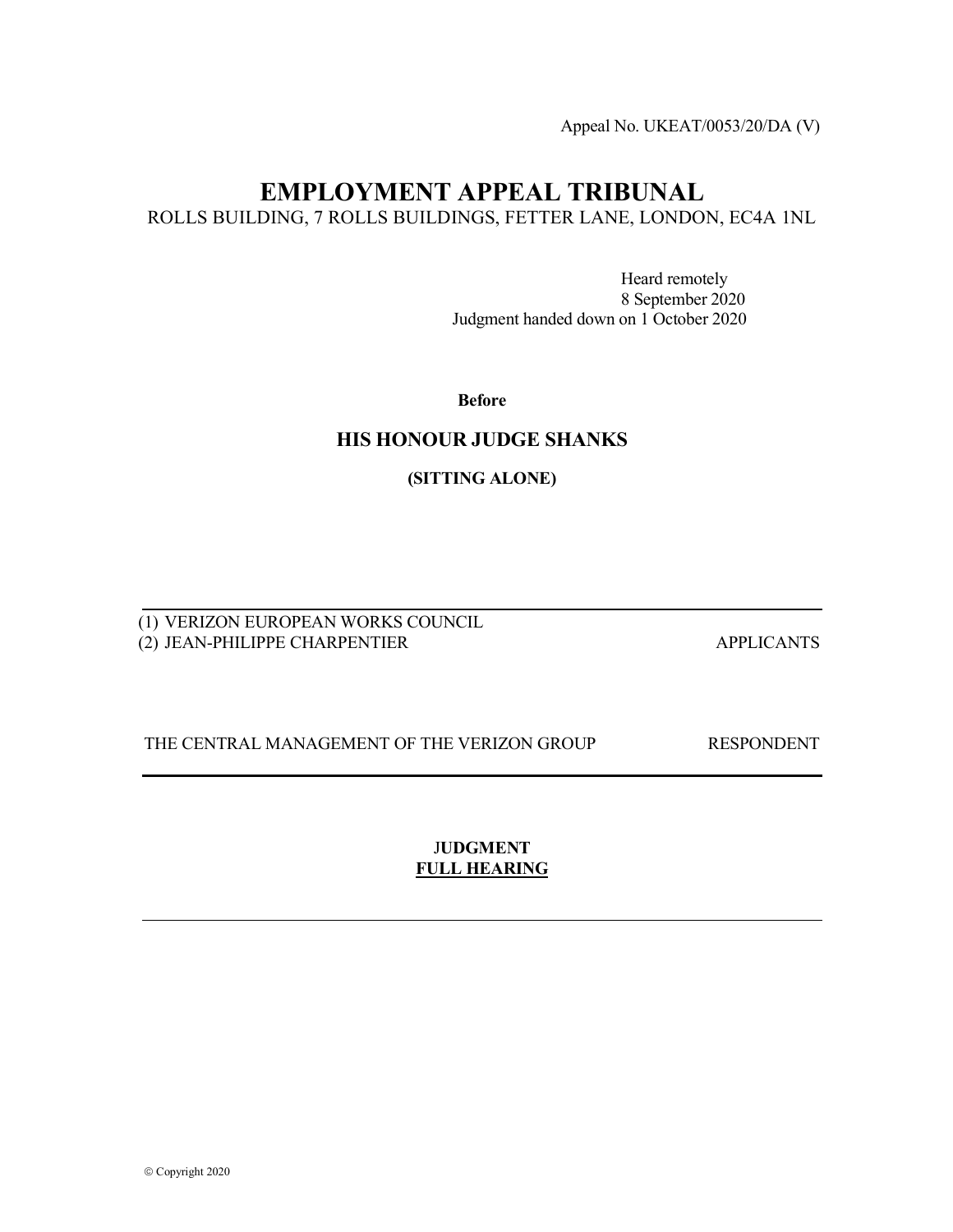# **APPEARANCES**

For the Applicants SIMON HARDING (of Counsel) Instructed by: Layton LLP 2 More London Riverside London SE1 2AP

For the Respondent ANDREW BURNS QC (of Counsel) Instructed by: Lewis Silkin LLP 5 Chancery Lane London EC4A 1BL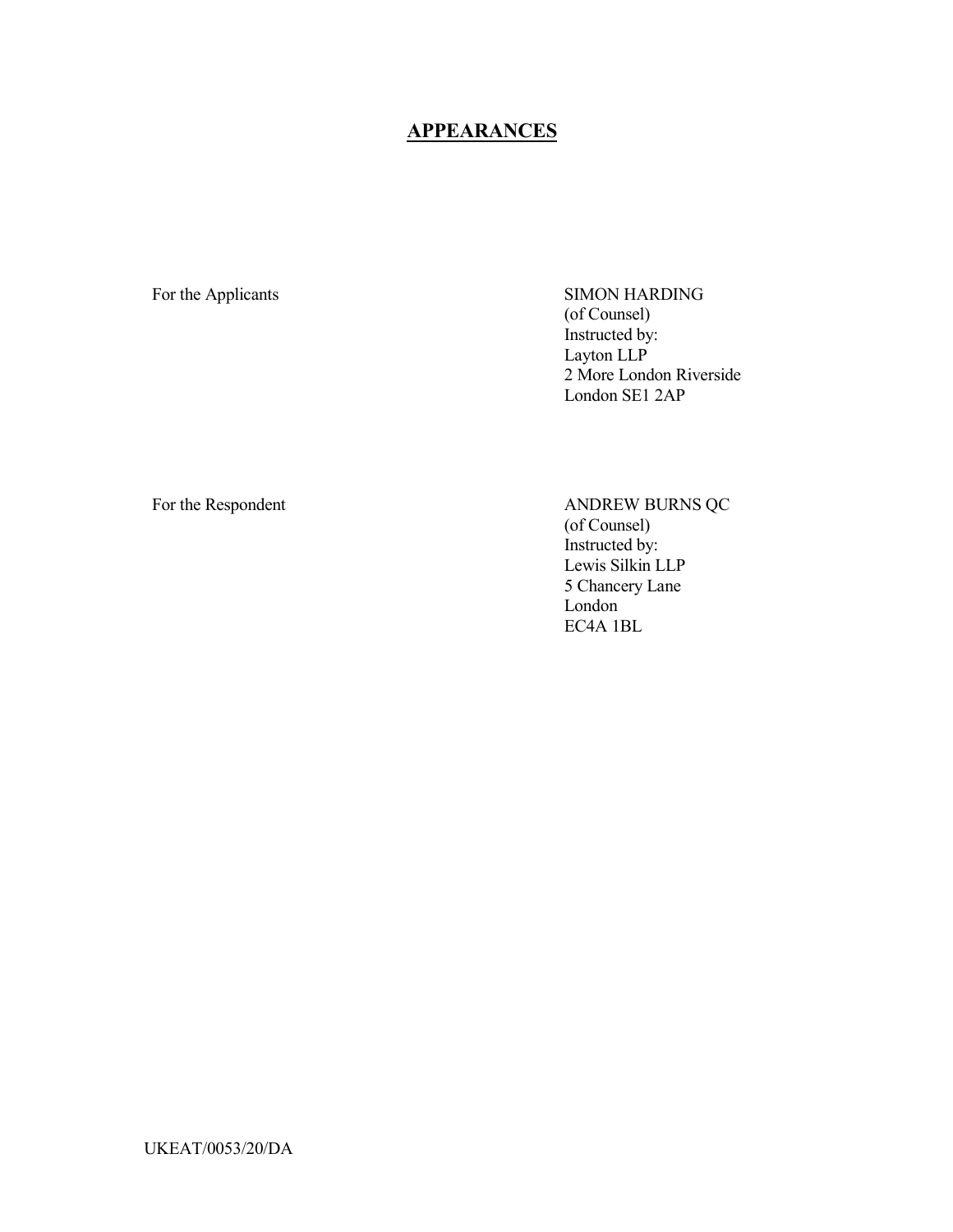#### **SUMMARY**

#### CENTRAL ARBITRATION COMMITTEE (CAC)

The Verizon European Works Council applied to the EAT under regulations 21 and 21A of the Transnational Information and Consultation of Employees Regulations 1999 (TICER) for the issue of penalty notices against Verizon's central management for breaches of TICER and the agreement between the parties which were the subject of findings by the CAC.

On the first, relating to a failure to properly inform and consult with the EWC about a proposed reorganisation involved redundancies in eight European countries between 21 December 2018 and 24 January 2019, the EAT issued a penalty notice in the sum of £35,000.

On the second, relating to a refusal to pay the expenses of the appointment of Mr Buckle as an expert to pursue the complaint to the CAC, the EAT found that there was no reasonable excuse shown for the initial refusal between 18 and 21 June 2019 and issued a penalty notice in the sum of £5,000.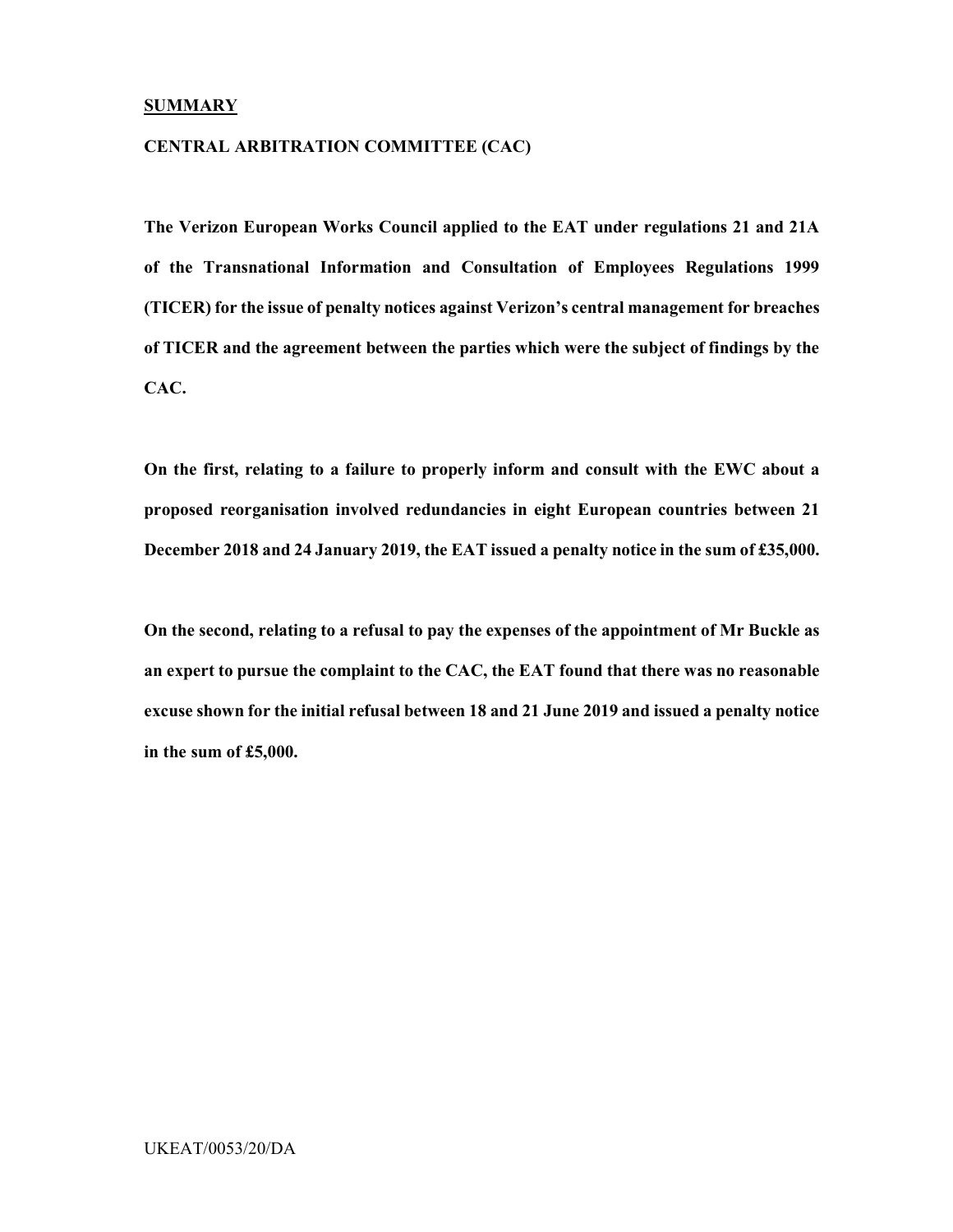A

B

C

D

#### **HIS HONOUR JUDGE SHANKS**

### Introduction

1. I am told this is the first application of its kind; in the light of its subject matter I imagine it may also be the last. It is an application by the Verizon European Works Council (EWC) and its chairman, Jean-Phillippe Charpentier, for penalty notices to be issued by the EAT against Verizon UK Ltd, which is based in Reading and is the representative agent and "central management" in the European Union of the US telecommunications company Verizon Inc. The EWC seeks the penalty notices for breaches of the Transnational Information and Consultation of Employees Regulations 1999 (TICER) and of the agreement made between the parties under TICER dated 20 October 2016 (the Charter) which were found by the Central Arbitration Committee in a decision dated 9 October 2019.

#### Legal framework

2. The TICER Regulations implement EU Directive 94/45/EC and its replacement Directive 2009/38/EC, which is a Directive of the European Parliament and the Council "on the establishment of a European Works Council ... in Community-scale groups of undertakings for the purposes of informing and consulting employees." The relevant provisions of TICER for the purposes of this application are as follows.

G 3. Regulation 18A of TICER lays down Verizon's obligations in relation to the provision of information and consultation on "transnational matters":

> "(2) The central management ... shall give information to ... members of a European Works Council ... in accordance with paragraph (3)

> The content of the information, the time when, and the manner in which it is given, must be such as to enable the recipients to –

acquaint themselves with and examine its subject matter;

UKEAT/0053/20/DA

F

H

E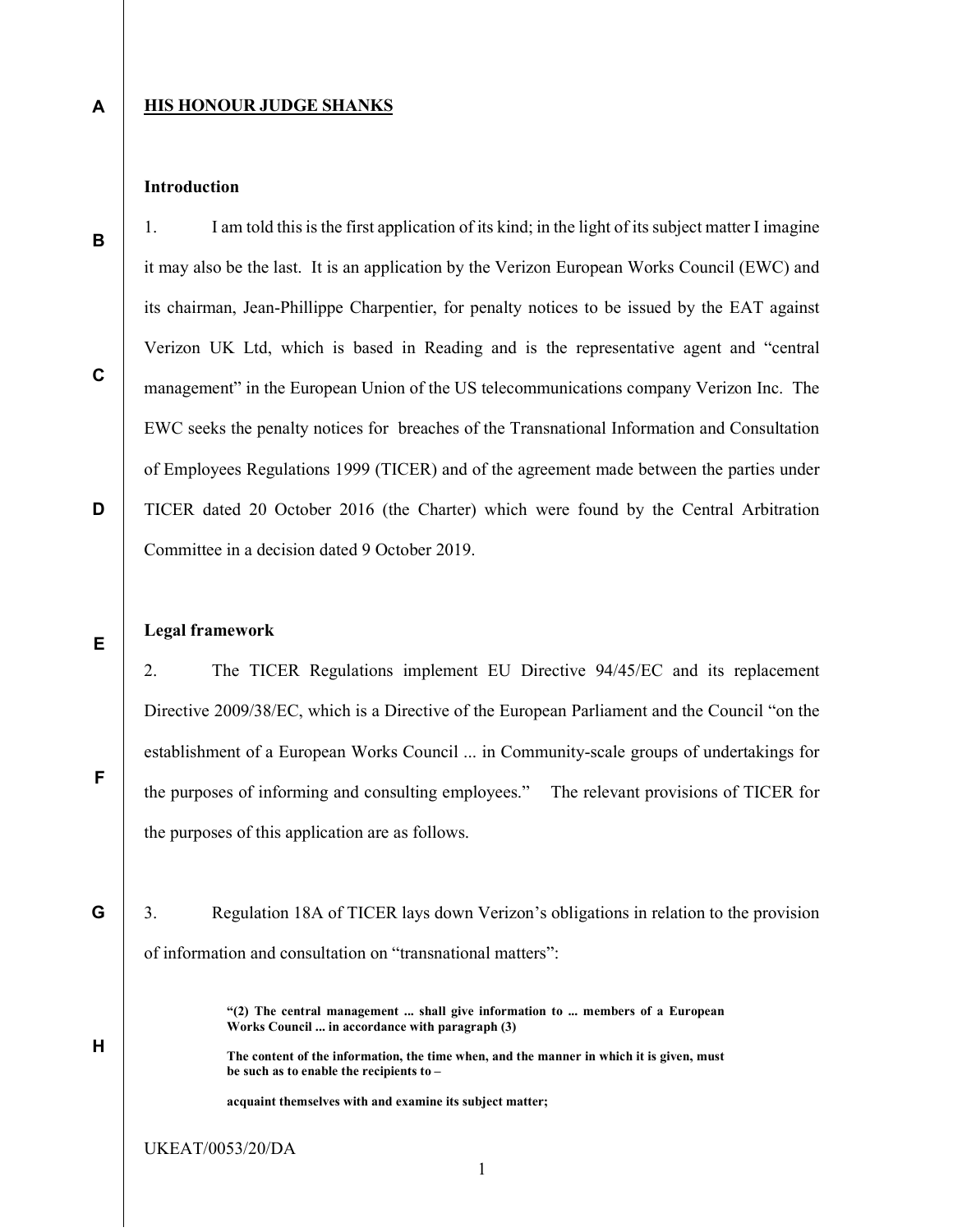B

A

where appropriate, prepare for consultation.

undertake a detailed assessment of its possible impact; and

The central management ... shall consult with ... members of the European Works Council ... in accordance with paragraph (5).

The content of the consultation, the time when, and the manner in which it takes place, must be such as to enable a European Works Council ... to express an opinion on the basis of the information supplied to them."

Regulation 19A provides:

"... the central management shall provide the members of a European Works Council with the means required to fulfil their duty to represent collectively the interests of employees of ... the Community-scale group of undertakings under these Regulations ..."

C

D

E

F

G

H

4. Regulation 21 enables a complaint to be brought to the CAC by a European Works Council that Regulation 18A or the terms of an agreement made under TICER have not been complied with by central management and for the CAC, if it finds such a complaint to be wellfounded, to make a decision to that effect. In the case of non-compliance with the terms of the agreement regulation 21(4) also provides that the CAC can make an order requiring the defaulter to take necessary steps to comply with the terms of the agreement. If such a decision is made, the European Works Council can make an application to the EAT for a penalty notice to be issued and, where such an application is made, paragraph (6A) provides that the EAT "... shall issue a written penalty notice to the central management requiring it to pay a penalty ... in respect of the failure." However, paragraph (7) provides:

> "Paragraph (6A) shall not apply if the [EAT] is satisfied, on hearing the representations of the central management, that the failure resulted from a reason beyond the central management's control or that it has some other reasonable excuse for its failure."

5. Regulation 21A makes similar provision to that in regulation 21 in relation to a failure by central management to provide the means required by the members of the European Works Council under regulation 19A. If the CAC finds there has been such a failure it may also make an order under regulation 21A(3) requiring the defaulter to take such steps as are necessary to comply with regulation 19A.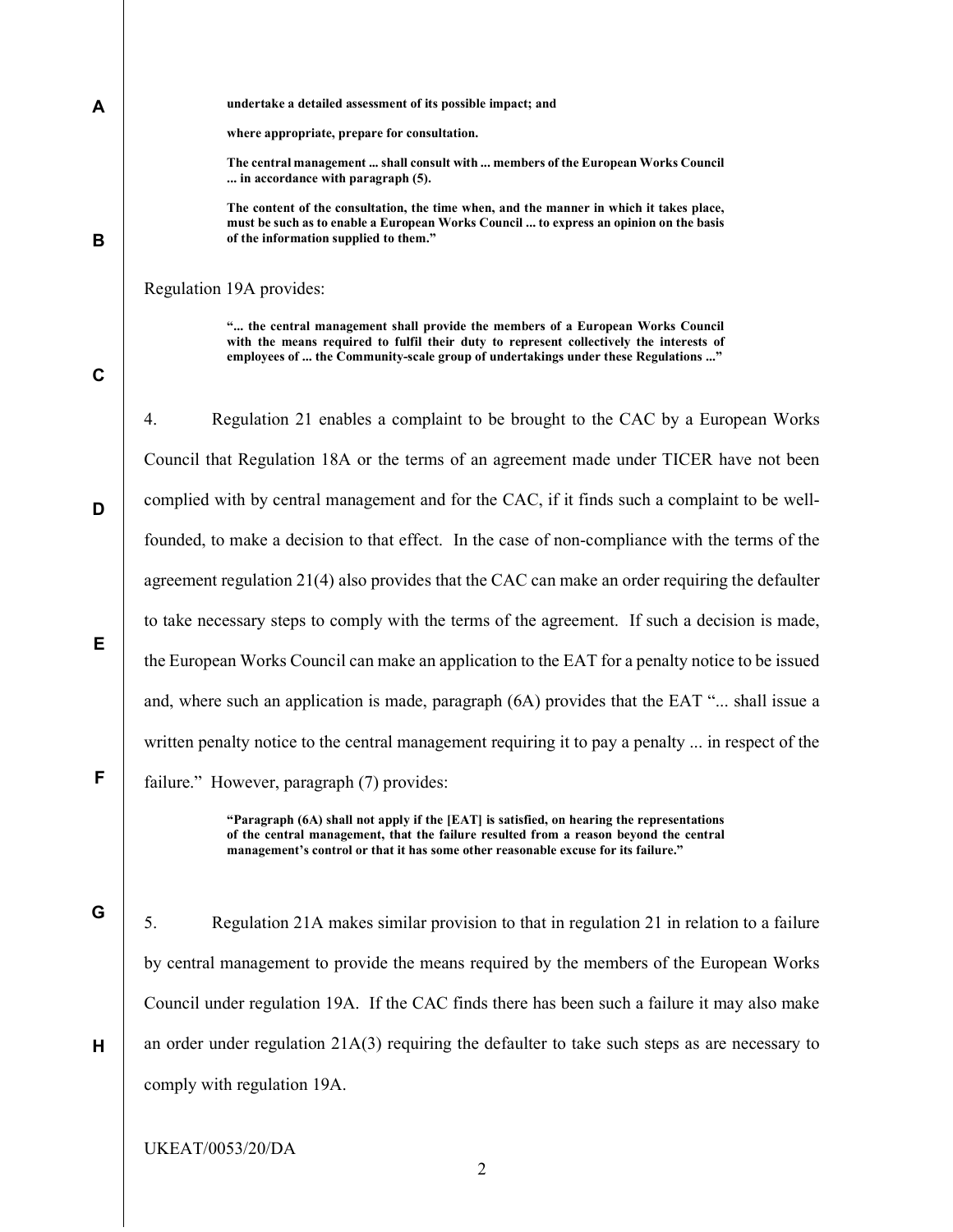| A |                                                                                                                                   |  |
|---|-----------------------------------------------------------------------------------------------------------------------------------|--|
|   | 6.<br>Regulation 22 makes provision about penalty notices to be issued by the EAT:                                                |  |
|   | "(1) A penalty notice issued under regulation  21 or 21A shall specify-                                                           |  |
|   | (a)the amount of the penalty which is payable;                                                                                    |  |
| В | (b)the date before which the penalty must be paid; and                                                                            |  |
|   | (c)the failure and period to which the penalty relates.                                                                           |  |
|   | (2) No penalty set by the Appeal Tribunal under this regulation may exceed £100,000.                                              |  |
|   | (3) When setting the amount of the penalty, the Appeal Tribunal shall take into account—                                          |  |
| C | (a) the gravity of the failure;                                                                                                   |  |
|   | (b) the period of time over which the failure occurred;                                                                           |  |
|   | (c) the reason for the failure;                                                                                                   |  |
|   | (d) the number of employees affected by the failure; and                                                                          |  |
| D | (e) the number of employees of the Community-scale undertaking or Community-scale<br>group of undertakings in the Member States." |  |
|   | 7.<br>There is no guidance in the case law directly relating to setting the amount of a penalty                                   |  |
|   | under TICER but I have been helpfully referred to three EAT decisions relating to penalty notices                                 |  |
| Е | issued under analogous provisions in the Information and Consultation of Employees Regulations                                    |  |
|   | 2004, namely <b>Amicus v MacMillan Publishers Ltd</b> [2007] IRLR 885, Brown v G4 Security                                        |  |
|   | [2010] All ER (D) 84 (Aug) and <b>Darnton v Bournemouth University</b> [2010] All ER (D) 22                                       |  |
| F | (Oct).                                                                                                                            |  |
|   | Factual background and the findings of the CAC                                                                                    |  |
|   | 8.<br>At the relevant time Verizon's global turn-over was around US\$ 139 billion and it had                                      |  |
| G | 5,599 employees throughout Europe.                                                                                                |  |
|   | 9.<br>The Charter made between the Central Management and the Verizon European Works                                              |  |
| H | Council dated 20 October 2016 contained the following relevant provisions:                                                        |  |
|   |                                                                                                                                   |  |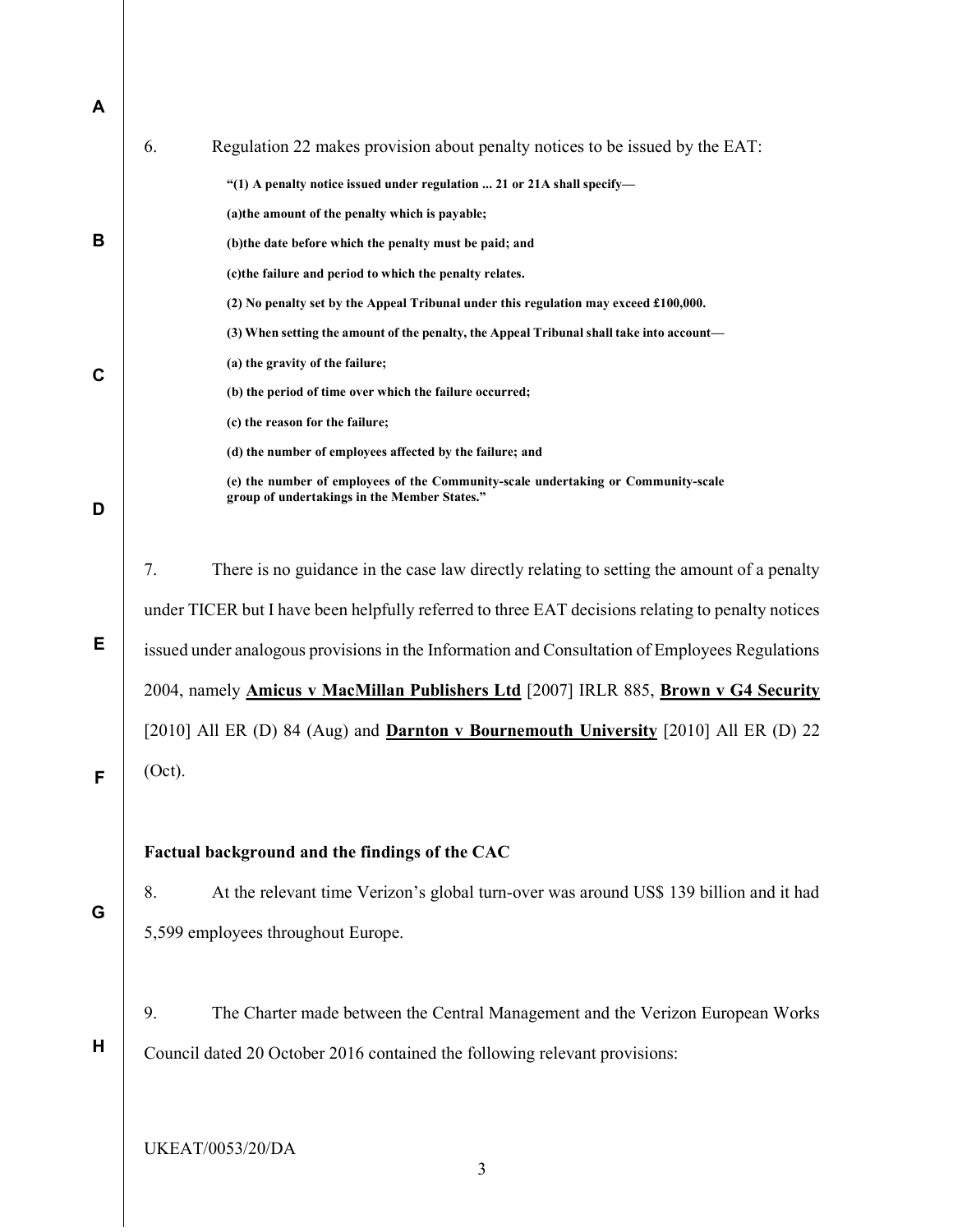|  | "I Definitions |
|--|----------------|
|--|----------------|

A

|   | $\cdots$                                                                                                                                                                                                                                                                                                                                                                                                                                         |
|---|--------------------------------------------------------------------------------------------------------------------------------------------------------------------------------------------------------------------------------------------------------------------------------------------------------------------------------------------------------------------------------------------------------------------------------------------------|
| В | 7. "Information" shall mean transmission of data by the employer to the EWC in order<br>to enable them to acquaint themselves with the subject matter and to examine it;<br>Information shall be given at such time, in such fashion and with such content as are<br>appropriate to enable EWC to undertake in-depth assessment of the possible impact and,<br>where appropriate, prepare for consultation.                                      |
| C | 8. "Consultation" shall mean the establishment of dialogue and exchange of views between<br>the EWC and Central Management  at such time, in such fashion and with such content<br>as to enable the EWC to express an opinion on the basis of the information provided about<br>the proposed measures to which the consultation is related  and within a reasonable<br>time, which may be taken into account in the decision making process.<br> |
|   | <b>IV Composition of EWC</b>                                                                                                                                                                                                                                                                                                                                                                                                                     |
|   |                                                                                                                                                                                                                                                                                                                                                                                                                                                  |
|   | 2. Each country covered by this agreement will have one EWC member.                                                                                                                                                                                                                                                                                                                                                                              |
|   | $\cdots$                                                                                                                                                                                                                                                                                                                                                                                                                                         |
| D | V Structure and Functioning of EWC                                                                                                                                                                                                                                                                                                                                                                                                               |
|   | 1. The EWC will elect amongst its members a Select Committee which will consist of five                                                                                                                                                                                                                                                                                                                                                          |
|   | <b>EWC</b> members                                                                                                                                                                                                                                                                                                                                                                                                                               |
|   |                                                                                                                                                                                                                                                                                                                                                                                                                                                  |
| Е | 10. The EWC or the Select Committee may be assisted by an internal or external expert of<br>its choice in so far as this is necessary to carry out its tasks.                                                                                                                                                                                                                                                                                    |
|   | <b>VI Information and Consultation</b>                                                                                                                                                                                                                                                                                                                                                                                                           |
| F | 1. The EWC will be informed and consulted on matters related to  changes concerning<br>organisation  cut-backs or closures and reduction in force  provided that these matters<br>are of a transnational nature and affect the employees interest in all countries covered by<br>this agreement or at least two of them.                                                                                                                         |
|   |                                                                                                                                                                                                                                                                                                                                                                                                                                                  |
| G | 3. Information and Consultation shall take place at a time when the decision on the<br>proposed changes has not been finalized yet and can still potentially be changed, so that<br>EWC can have an input that brings added value. Verizon will not start implementing a<br>planned decision until the Information and Consultation process with the EWC has been<br>finalized                                                                   |
|   | 4.  In exceptional circumstances, the Select Committee shall be informed by Central<br>Management as soon as possible in order to start the Information and Consultation<br>process                                                                                                                                                                                                                                                              |
|   |                                                                                                                                                                                                                                                                                                                                                                                                                                                  |
|   |                                                                                                                                                                                                                                                                                                                                                                                                                                                  |
| н | 6. After the first provision of information, at the request of the Select Committee, an<br>Information and Consultation meeting can be held to complete the information and<br>continue with the Consultation process                                                                                                                                                                                                                            |
|   | 7. In the Information and Consultation process, the following parties shall be involved:                                                                                                                                                                                                                                                                                                                                                         |
|   |                                                                                                                                                                                                                                                                                                                                                                                                                                                  |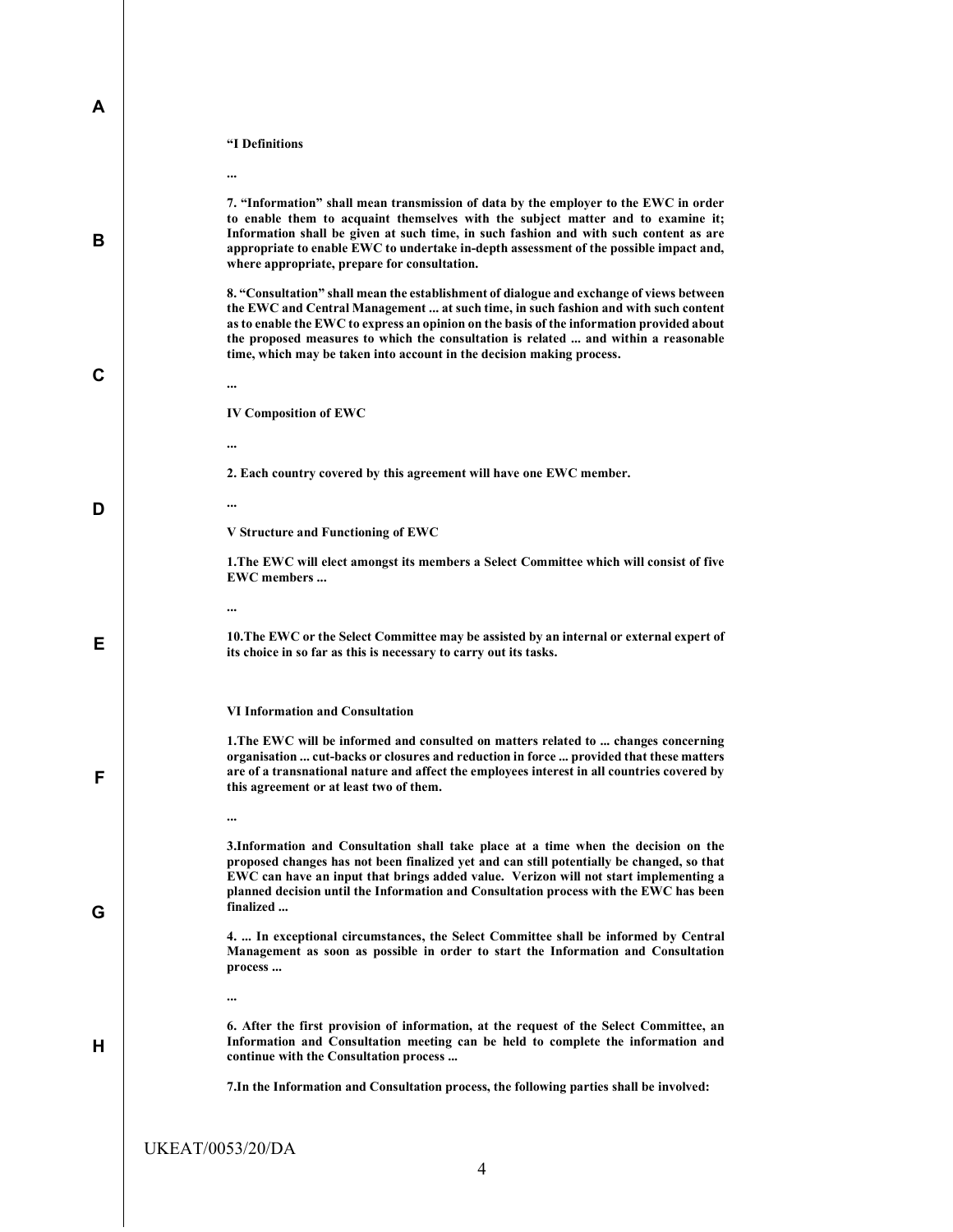| A           |                                                                                                                                                                                                                                                                                                                                                                                                                                                     |
|-------------|-----------------------------------------------------------------------------------------------------------------------------------------------------------------------------------------------------------------------------------------------------------------------------------------------------------------------------------------------------------------------------------------------------------------------------------------------------|
|             | <b>The Select Committee</b><br>EWC members of the affected countries covered by this Agreement                                                                                                                                                                                                                                                                                                                                                      |
|             |                                                                                                                                                                                                                                                                                                                                                                                                                                                     |
| В           | 8. When the Select Committee has received adequate information and has had the<br>opportunity to meet management in an Information and Consultation meeting, the EWC<br>can issue an opinion statement on the subject matter within a reasonable timeframe, not<br>exceeding 14 days. The receipt of the opinion statement and EWC obtaining a response<br>from Central Management close the Information and Consultation process.                  |
|             |                                                                                                                                                                                                                                                                                                                                                                                                                                                     |
|             | X Expenses                                                                                                                                                                                                                                                                                                                                                                                                                                          |
| $\mathbf c$ | 1. The reasonable expenses necessary for the functioning of the EWC  will be borne by<br>Verizon                                                                                                                                                                                                                                                                                                                                                    |
|             |                                                                                                                                                                                                                                                                                                                                                                                                                                                     |
|             | <b>XII Applicable Law and Dispute Resolution</b>                                                                                                                                                                                                                                                                                                                                                                                                    |
| D           | 2. In case of conflict, the EWC members and Central Management shall attempt to resolve<br>their differences among themselves. In case this works out to be impossible, the parties<br>agree to submit their differences  to an arbitration panel composed of three arbitrators.<br>One of the arbitrators is selected by the EWC and another one is selected by Central<br>Management. Together these two arbitrators appoint a third arbitrator " |
|             |                                                                                                                                                                                                                                                                                                                                                                                                                                                     |
| Е           | 10.<br>On 21 December 2018 Verizon's HR Director in Reading emailed the five members of                                                                                                                                                                                                                                                                                                                                                             |
|             | the EWC Select Committee telling them they would be invited to a meeting to take place in                                                                                                                                                                                                                                                                                                                                                           |
|             | London on 11 January (subsequently changed to 10 January) 2019; he stated that the obligation                                                                                                                                                                                                                                                                                                                                                       |
|             | to inform and consult the EWC was behind the request but that the nature of the meeting was                                                                                                                                                                                                                                                                                                                                                         |
| F           | confidential and he was unable to share any detail at that stage. On 7 January 2019 the Select                                                                                                                                                                                                                                                                                                                                                      |
|             | Committee were informed only that the issue that was to be shared resulted "from the write down"                                                                                                                                                                                                                                                                                                                                                    |
|             | in the value of the Oath asset" and they were reminded of the need to respect and abide by the                                                                                                                                                                                                                                                                                                                                                      |
| G           | confidentiality obligations of the Charter. It was common ground that the matters to be raised                                                                                                                                                                                                                                                                                                                                                      |
|             | represented "exceptional circumstances" for the purposes of Art VI.4 of the Charter.                                                                                                                                                                                                                                                                                                                                                                |
|             |                                                                                                                                                                                                                                                                                                                                                                                                                                                     |
| Н           | 11.<br>At the meeting on 10 January 2019 the Select Committee was informed of a proposed                                                                                                                                                                                                                                                                                                                                                            |
|             | re-organisation arising from declining revenues and profitability in relation to Oath which would                                                                                                                                                                                                                                                                                                                                                   |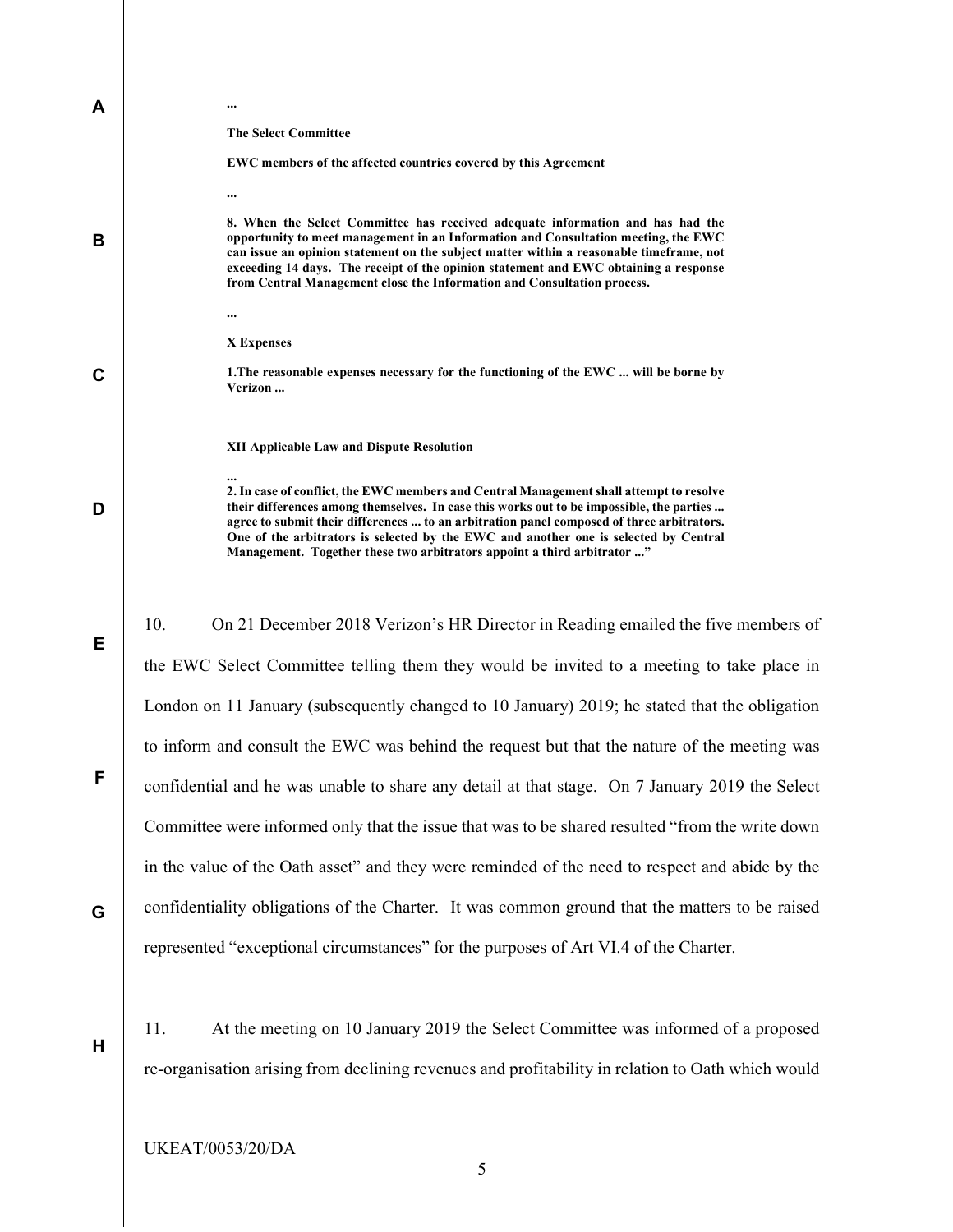A B C D lead to the termination of employment of a total of 216 employees in Denmark (9), France (21), Germany (92), Ireland (5), Italy (13), Spain (9), Sweden (3)and the UK (64). No representatives from those countries other than those on the Select Committee had been invited to the meeting. There was a presentation made which gave some detail about the proposals. The presentation document was headed "Legally Privileged. Strictly Private and Company Confidential. Not for Disclosure." It was stated that "global staff notifications" would generally be not before 24 January 2019 (described as "A-Day") and that termination dates would vary depending on country but would be likely to be "A-Day to A-Day plus 6 months." The agenda for the meeting after the presentation provided for general discussion between 10.45 and 11.45 and then a break until 12.15 ("opportunity for the 5 EWC Select Committee members to meet alone and discuss among themselves") followed by "Final clarifications" at 12.15 and "wrap up and next steps" at 12.30.

12. The Select Committee raised concerns about management's failure to properly inform the EWC about the proposed reorganisation and pointed out the need to consult representatives from countries impacted. On 16 January 2019 further information was supplied to the Select Committee by email in response to some issues raised on 10 January. On 18 January 2019 M Charpentier wrote again expressing concern about the tight schedule and the non-involvement of EWC members who were not in the Select Committee.

13. On 23 January 2019 Verizon made a press release about the reorganisation stating that it would impact "around 7% of our global workforce." The following day an email was sent to staff stating: "Today we will be initiating redundancy processes in various countries [in Europe]". At the hearing before the CAC, Verizon were unable to say when exactly a decision to go ahead with the reorganisation was made except that it was between 10 and 24 January 2019; and they

6

UKEAT/0053/20/DA

E

F

G

H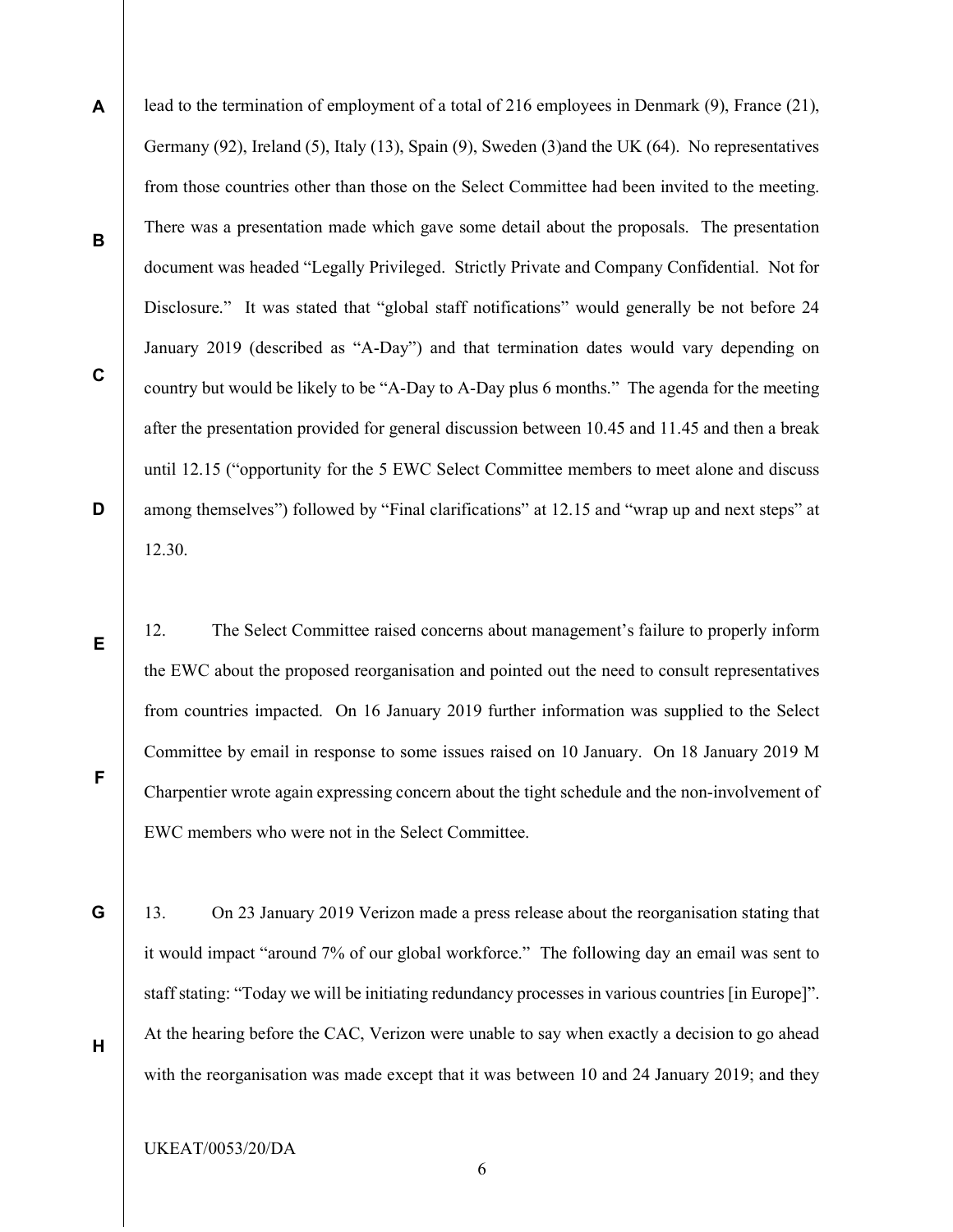| A           | accepted that it could not be shown that any feedback from the Select Committee was                                                    |
|-------------|----------------------------------------------------------------------------------------------------------------------------------------|
|             | communicated to Verizon management in time to influence the decision and that there had not                                            |
|             | been adequate time for the EWC opinion statement provided for in Art VI.8 of the Charter (see                                          |
| B           | CAC decision p 23).                                                                                                                    |
|             | 14.<br>On 18 February 2019 M Charpentier encapsulated the EWC's complaints about the                                                   |
|             | process in an email stating:                                                                                                           |
| $\mathbf c$ | " the Oath reorganization (affecting around 216 people in Europe) was not carried out<br>in line with the EU Directive.                |
|             | - only the select committee of EWC was informed                                                                                        |
|             | - no consultation took place                                                                                                           |
|             | -we did not get copies of the deck presented, although requested - no cost saving<br>breakdown, nor business case to support the reorg |
| D           |                                                                                                                                        |
|             | - impacted employees were informed without the required information and consultation<br>with the EWC                                   |
|             |                                                                                                                                        |
| Е           | Once again, this reorg is in total breach of European laws and the EWC intends to enforce<br>its rights "                              |
|             | 15.<br>The ensuing dispute between the parties led to the appointment of two arbitrators under                                         |
|             | Art XII.2 of the Charter; for some reason the provision for a third was dispensed with. A                                              |
| F           | "narrative" 23 page complaint about Verizon's non-compliance with TICER and the Charter was                                            |
|             | prepared; I was told at the EAT hearing that this document was settled by the EWC appointed                                            |
|             | arbitrator, Sjef Stoop. Verizon responded in a more focussed five-page document which stated                                           |
| G           | at para 10: "Verizon does not accept the EWC's complaints as being merited".                                                           |
|             | 16.<br>For some reason the arbitrators did not reach any conclusions as to the validity of the                                         |
| Н           | EWC's complaints but instead drew up a document entitled "Guidance and Recommendations                                                 |

regarding the operation of ... the Charter ..." dated 7 June 2019. This included recommendations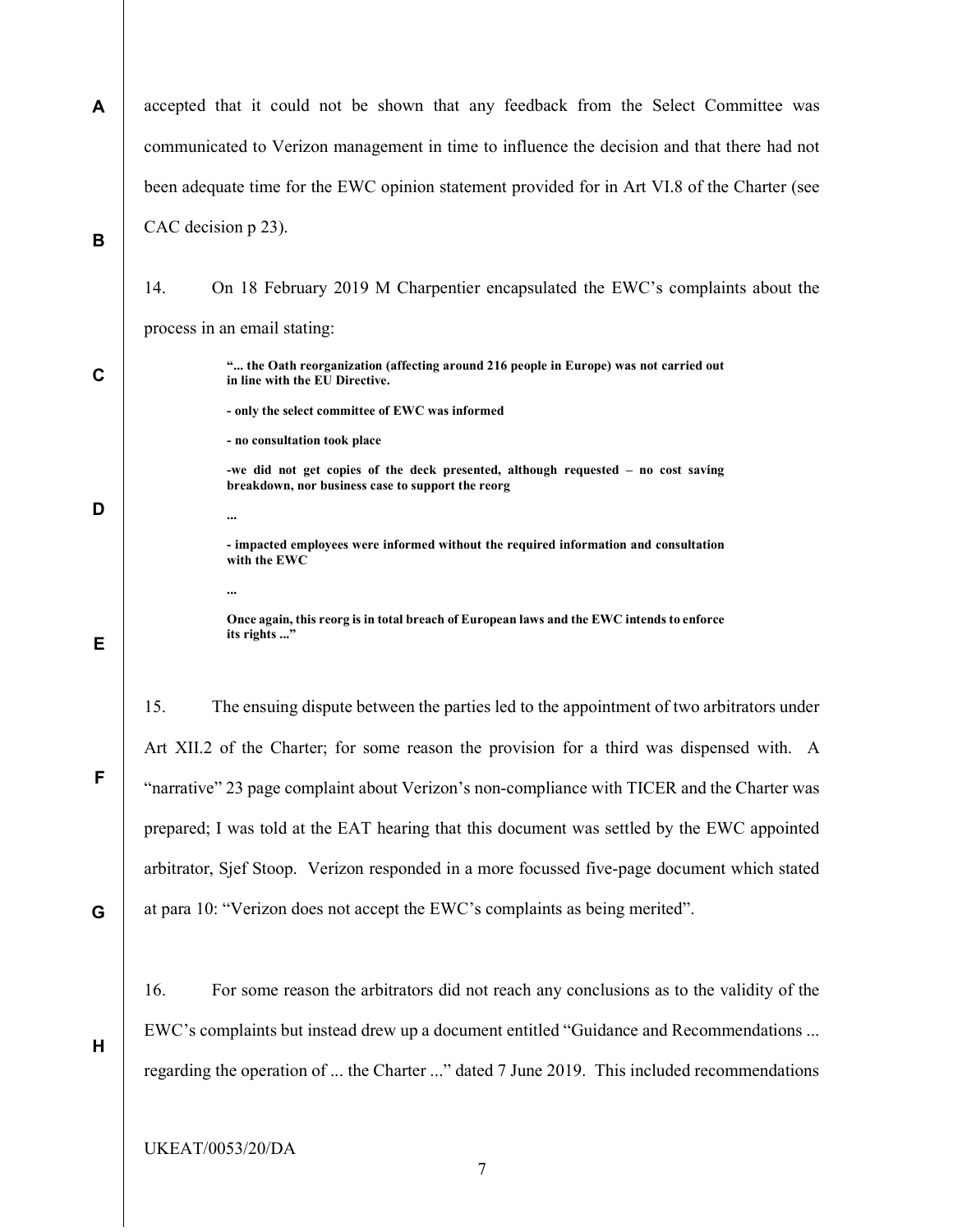- A B that the parties acknowledge that the Select Committee was not a substitute for the EWC, that in normal circumstances Central Management would provide written information to the Select Committee at least five days before a proposed meeting under Art VI.6 and that in normal circumstances the EWC representatives for the countries potentially directly affected would attend the meeting.
- C

D

17. On 13 June 2019 Verizon responded to the recommendations by accepting them and welcoming the suggestion of a meeting to consider each other's response. They stated that the personnel responsible for Verizon's relationship with the EWC had recently changed and the new individuals were committed to developing a better working relationship with the EWC. They invited the EWC to continue to refrain from filing a complaint with the CAC. There was no admission that there had been any breach of TICER or the Charter.

18. On 17 June 2019 M Charpentier wrote to Verizon noting that the arbitrators had not addressed the actual breaches of the Charter and that management had not accepted that they were in breach and stating that this was a matter of concern to the EWC "... especially in the context where failures have been raised in the past ... only to see failures re-occur." The email concluded:

> "After careful consideration ... we have appointed David Buckle from Cubism Law as our legal representative in this matter. He shall represent and advise the EWC regarding our complaints to the CAC. His cost shall be covered as per Article X.1 of [the Charter]."

(Mr Buckle clearly had experience in relation to such complaints. He is now with Laytons LLP who act for the EWC in these proceedings.)

19. Verizon responded on 18 June 2019 stating they were disappointed that the EWC would be proceeding to the CAC. In relation to Cubism Law they stated:

UKEAT/0053/20/DA

F

G

H

E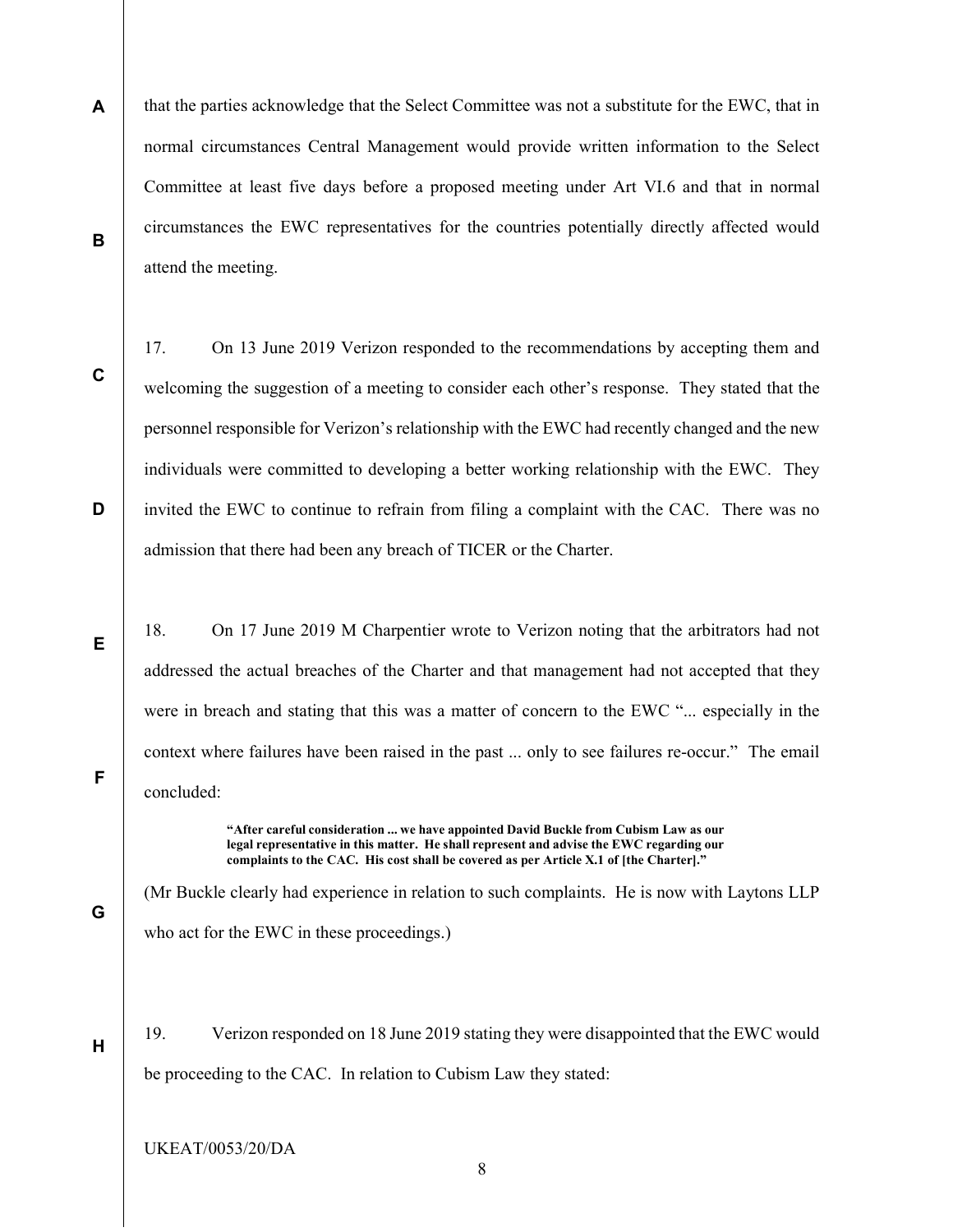| A           | "You have already prepared a detailed 23 page complaint with the assistance of Sjef<br>Stoop, whose fees for this Verizon will already be paying. It is therefore not reasonably<br>necessary for Verizon to pay for you to receive further assistance at this stage. Central<br>Management notes that the CAC is also not a body where lawyers are required and that<br>the CAC takes steps to ensure that an unrepresented party is not disadvantaged. |
|-------------|----------------------------------------------------------------------------------------------------------------------------------------------------------------------------------------------------------------------------------------------------------------------------------------------------------------------------------------------------------------------------------------------------------------------------------------------------------|
| B           | However, we do wish to act reasonably. This means that if you do proceed to the CAC<br>and consider that you need further assistance in due course, then we will consider any<br>request that you make at that time.<br>If you want to make such a request, then Cubism Law should provide a fixed-fee quote on<br>a high-level basis for our prior approval. Verizon will not pay for any costs incurred<br>without prior approval "                    |
| $\mathbf C$ | 20.<br>M Charpentier responded the next day querying what was meant by "at this stage",                                                                                                                                                                                                                                                                                                                                                                  |
|             | given that the EWC intended to make a complaint to the CAC and they needed assistance in doing                                                                                                                                                                                                                                                                                                                                                           |
|             | this and that Mr Stoop had been " part of an internal process". He also challenged the assertion                                                                                                                                                                                                                                                                                                                                                         |
|             | that the CAC was not a body where lawyers were required, asking rhetorically whether that meant                                                                                                                                                                                                                                                                                                                                                          |
| D           | the central management would not be legally represented. Finally, the email stated that Mr                                                                                                                                                                                                                                                                                                                                                               |
|             | Buckle had provided a fixed fee quotation of £15,000 plus VAT for proceeding to a CAC hearing                                                                                                                                                                                                                                                                                                                                                            |
|             | including representation (on the basis of a one-day hearing).                                                                                                                                                                                                                                                                                                                                                                                            |
| Е           |                                                                                                                                                                                                                                                                                                                                                                                                                                                          |
|             | 21.<br>Verizon responded on 21 June 2019 as follows:                                                                                                                                                                                                                                                                                                                                                                                                     |
|             | "On instructing Cubism Law, Central Management considers that you do not reasonably<br>require its assistance to proceed to the CAC.                                                                                                                                                                                                                                                                                                                     |
| F           | Commencing an EWC dispute is a free and simple process  It requires almost nothing<br>more than sending an email to the CAC with a copy of your arbitral submissions with<br>which Central Management has already paid for you to be assisted. It is for this reason<br>that if you ask us to pay Cubism Law's additional fees for commencing a claim then<br>Central Management will refuse to pay them.                                                |
|             | As I have already stated, Central Management will give proper consideration to paying<br>any fixed fee quote if and when necessary in due course.                                                                                                                                                                                                                                                                                                        |
| G           | For example, if a CAC hearing is ultimately required then we will consider a fixed fee<br>quote in respect of it such as "£2,500 (plus VAT) for attendance at CAC hearing". But it<br>is unreasonable to ask us unconditionally to pay Cubism Law £15,000  at this stage<br>irrespective of what assistance you might reasonably require."                                                                                                               |
|             | 22.<br>Notwithstanding Verizon's position, Cubism Law acted for the EWC without requiring                                                                                                                                                                                                                                                                                                                                                                |
| H           | payment and drafted Grounds of Complaint for the CAC. Complaints were made about the                                                                                                                                                                                                                                                                                                                                                                     |
|             | inadequate consultation in relation to the proposed reorganisation; there was also a complaint that                                                                                                                                                                                                                                                                                                                                                      |
|             | <b>UKEAT/0053/20/DA</b>                                                                                                                                                                                                                                                                                                                                                                                                                                  |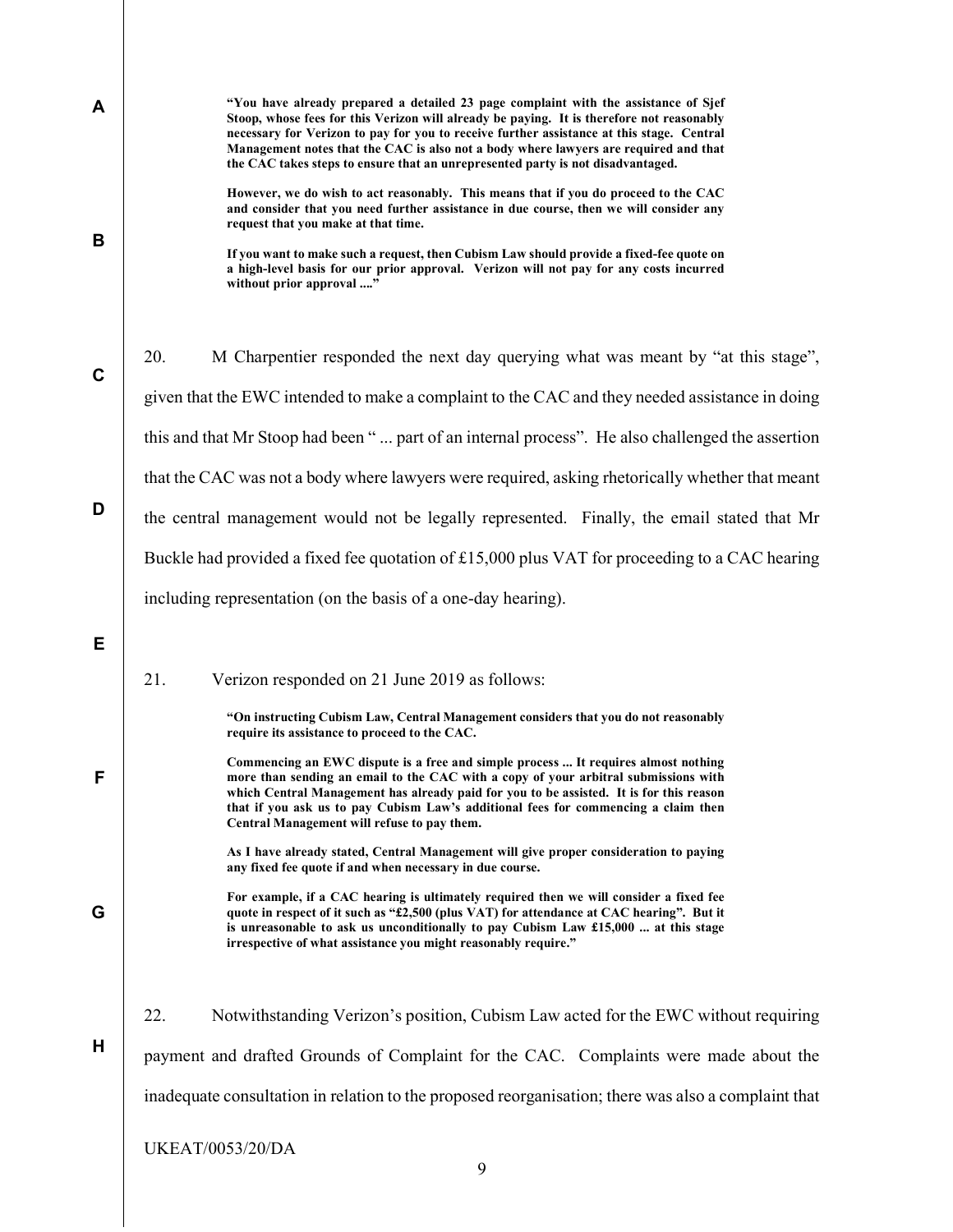- A Verizon had refused to allow the EWC an expert of their choice (namely Cubism Law) as required by Art V.10 of the Charter and had refused to pay their expenses as required by Art X.1.
- B C D E 23. Verizon's response to the CAC accepted that some aspects of the complaints in relation to consultation were merited (in particular failing to hold a further meeting after 10 January 2019 and failing to invite other members of the EWC representing countries in which employees would potentially be affected) but sought a stay of the complaint and an informal meeting of the parties with the CAC "to assist the parties to build a new working relationship" (the informal meeting idea was later abandoned). In relation to the complaints relating to the expenses of Cubism Law, Verizon relied on a CAC decision from January 2016 involving a complaint against Emerson Electric Europe under TICER in which Mr Buckle and Cubism Law were also involved (I refer to this further below) and sought to strike them out without an oral hearing as being vexatious and having no reasonable prospect of success. They also stated that they had "... not, in fact, refused to pay for the EWC to be assisted in bringing its complaint ... and [would] consider any request for further assistance in due course ... notwithstanding that it is not legally required to fund any further assistance ... " (see para 42 at p99 in the Core Bundle).

F

24. The CAC hearing took place in London on 30 September 2019. Mr Buckle (now via Laytons LLP) was in attendance and Simon Harding of counsel (who also appeared before me) represented the EWC without requiring payment. Verizon was represented by David Hopper, a senior associate from Lewis Silkin LLP, and two senior in-house counsel attended. Although Verizon disputed some of the detailed complaints made by the EWC in relation to the process they accepted that they had failed to comply with their obligations in relation to information and consultation and formally apologised. Verizon maintained its refusal to pay any fees (whether Mr Buckle's or Mr Harding's). Mr Buckle informed the CAC that his fees in relation to the

H

G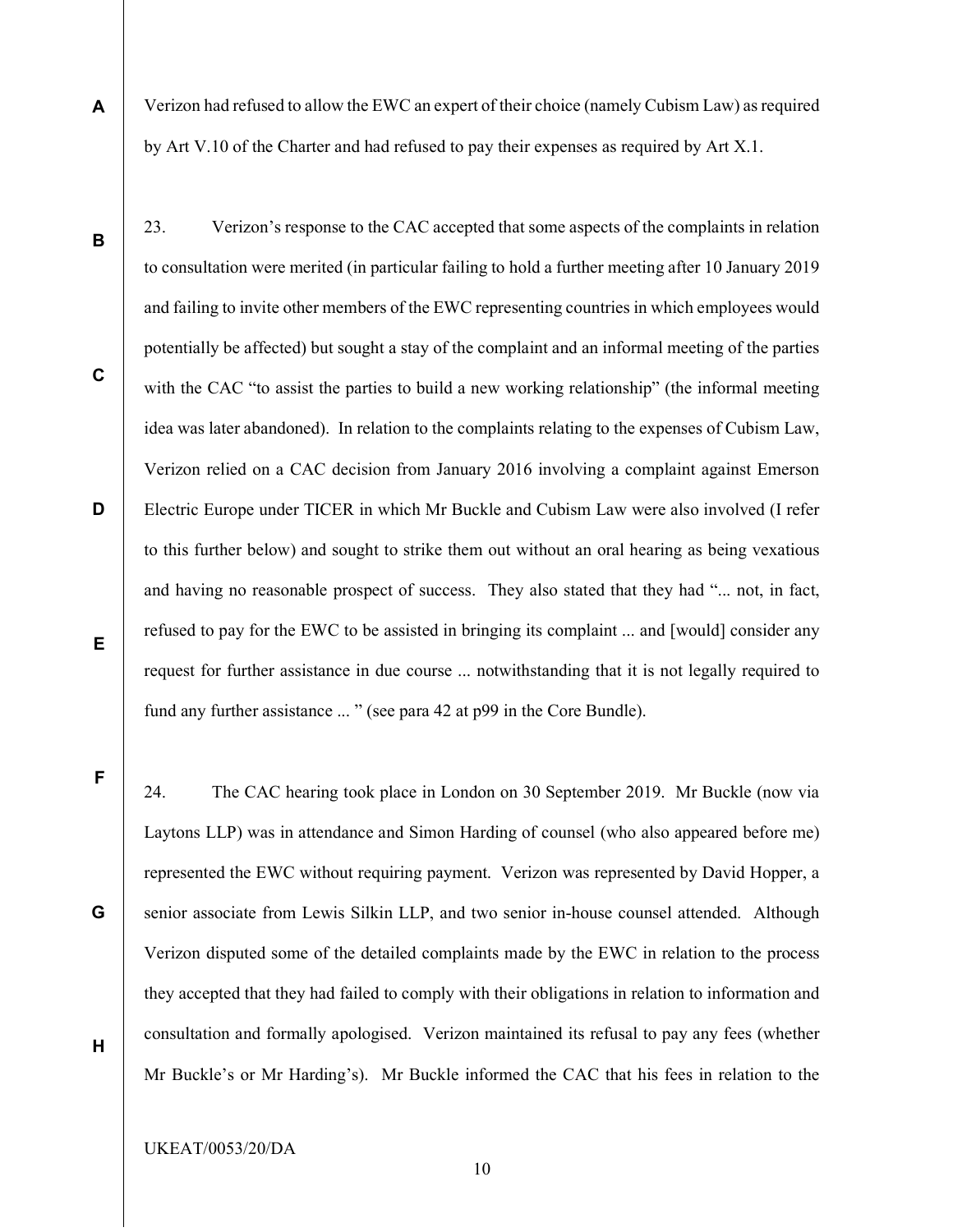- A proceedings totalled £10,000 plus VAT; he frankly informed them that he had instructed Mr Harding because of "his perception of his own competencies" (as the CAC put it at para 57 of their decision).
- B

C

25. The CAC issued their decision on 9 October 2019. In broad terms they decided that:

- (1) Verizon had failed to comply with the required information and consultation process before making a decision on the re-organization as required by regulations 18A(3) and (5) and the Charter (and in particular that they had breached the Charter by failing to inform and consult the "correct elements" of the EWC because representatives of all the affected countries were not involved);
- D E F (2) The complaint that Verizon had failed to allow the EWC an expert of their choice was not well-founded but the refusal to pay the expenses relating to the appointment of Mr Buckle to pursue a complaint with the CAC was a breach of regulation 19A and Art X.1 of the Charter on the basis that he was an expert whose assistance was necessary for the functioning of the EWC. They ordered Verizon to pay Mr Buckle's fees of £10,000 plus VAT within 21 days under regulation 21(4) and (5) (and the analogous provisions at regulation 21A(3) and (4)); nothing was ordered to be paid in relation to Mr Harding's fees.

#### Penalty notices

G

26. The EWC seeks the issue of penalty notices in respect of each of these decisions. I consider them in turn having regard to the provisions of TICER set out above.

H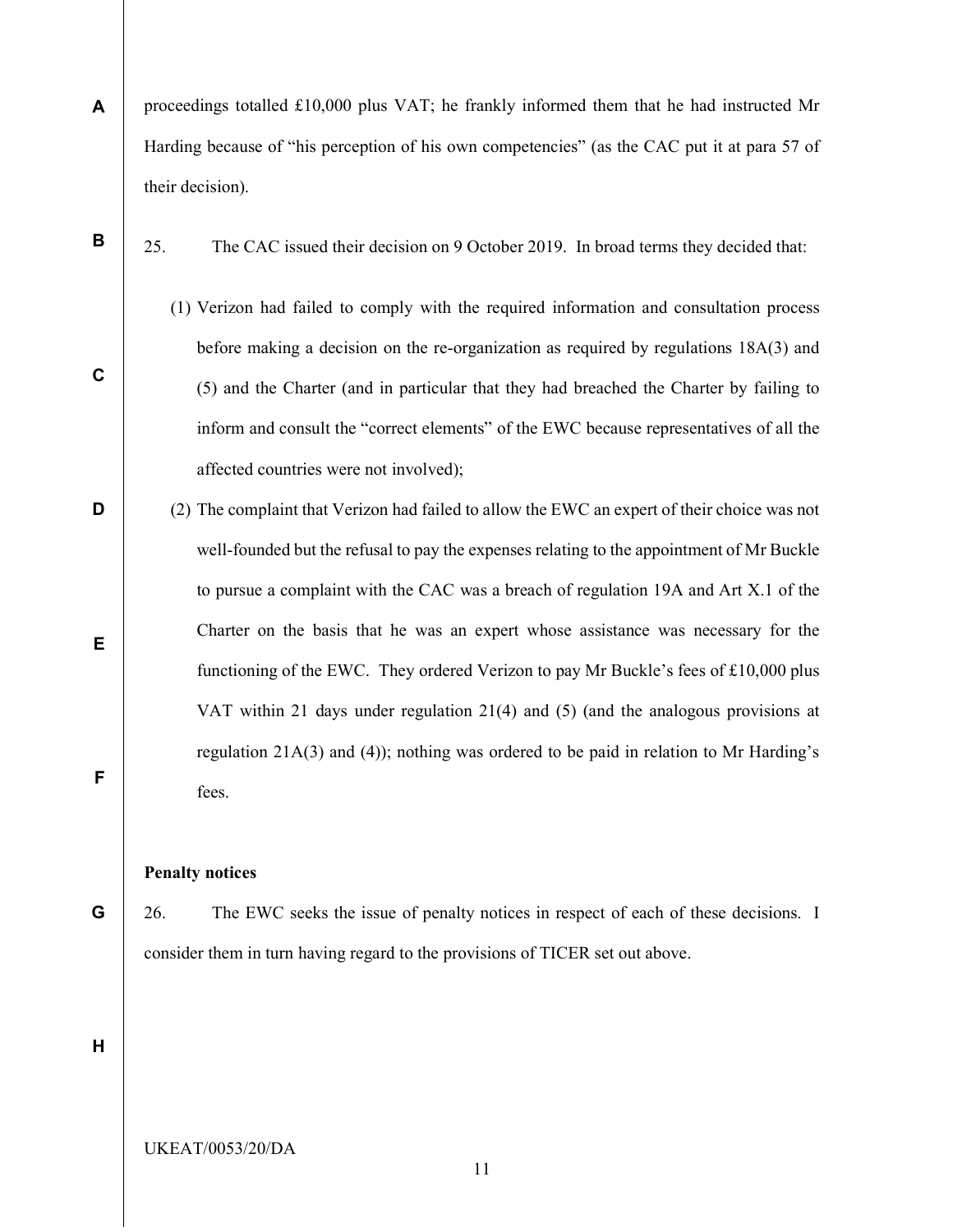#### A Decision (1)

27. Verizon do not suggest that there was any reasonable excuse for the decision (1) failures and there is no dispute that I should issue a penalty notice. They do say, however, that the failures were purely procedural and that "the gravity of the failures was slight, the period of time over which they occurred was short, [and] the reason for them was accidental and well-intentioned...".

28. I am afraid I cannot accept this categorisation. It seems to me that the proposed re-

C

B

D E F G H organisation must have been in Verizon's mind well before 21 December 2018. It was to involve 216 redundancies across eight European countries out of a total European workforce of 5,599. Instead of seeing to it that the required information was supplied to the appropriate members of the EWC in sufficient time for a proper consultation before a final decision was made, on that date they called only the five members of the Select Committee to a meeting which took place on 10 January 2019 without disclosing anything of substance as to the reason for the meeting. At the meeting they gave a confidential presentation on the basis that notice of the proposals would not be given to staff before 24 January 2019 (which was also specified in the presentation as the earliest possible termination date). In the face of objections from M Charpentier about the lack of proper consultation they went ahead with a final decision on an unspecified date between 10 and 23 January 2019 without allowing for a proper opportunity for any meaningful input from the EWC (and in particular representatives of all the affected countries). This does not seem to me to be remotely consistent with the spirit of regulation 18A or the detailed provisions of the Charter. It seems likely that the reason for arranging the meeting for 10 January 2019, exactly 14 days before notice of the proposals was to be given to staff, was that that is the number of days allowed for the "opinion statement" mentioned in Art VI.8; that indicates to me an element of paying "lip service" to their obligations but no more.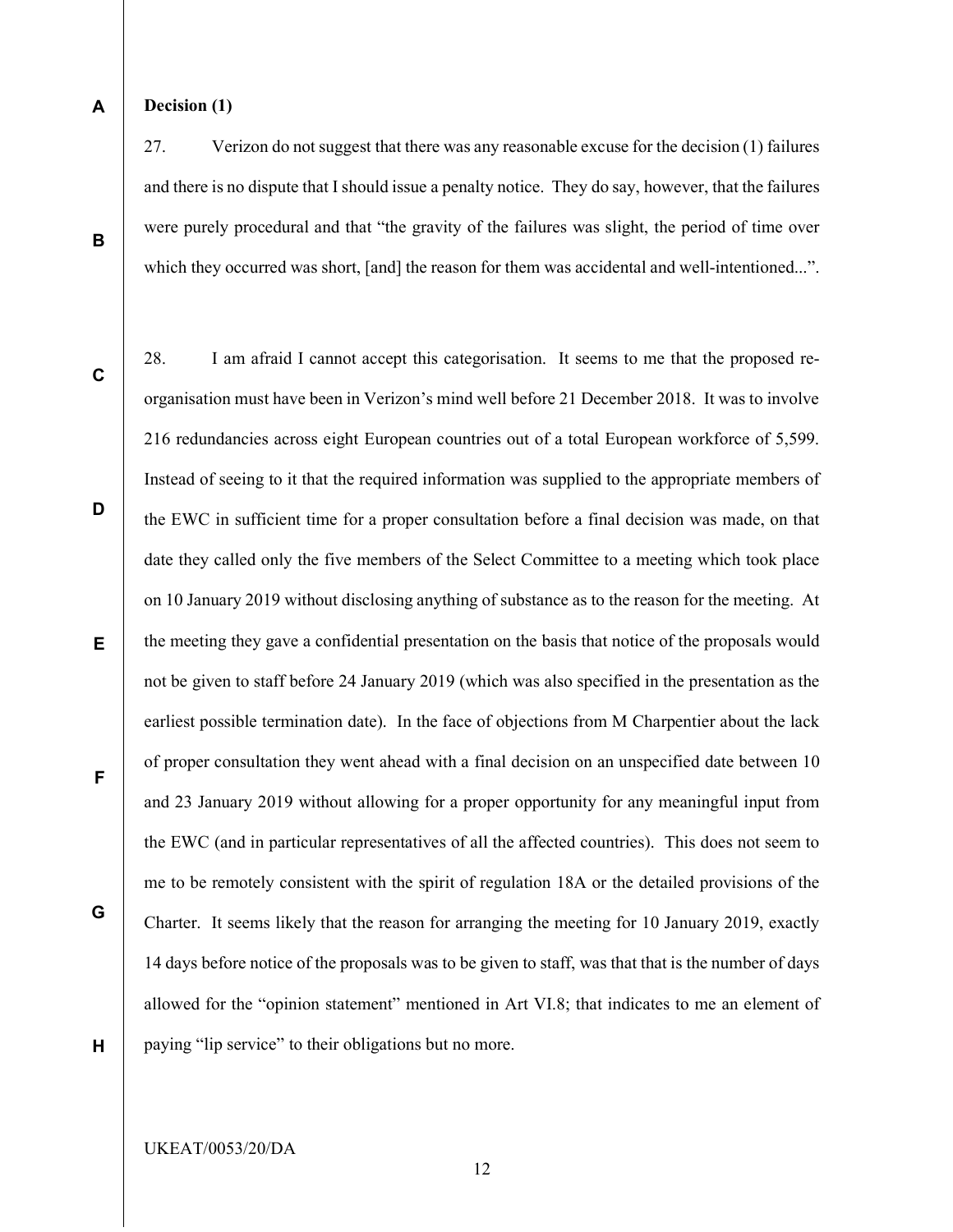A B 29. I consider therefore that this was a significant failure of compliance by a very substantial undertaking, albeit relating to one redundancy exercise involving 216 employees out of a much larger workforce. Verizon rely in mitigation on the fact that they effectively admitted and formally apologised for the failure before the CAC. That is a relevant factor but it is somewhat undermined in my view by their apparent determination until the CAC hearing to avoid engaging with the specific complaints, as shown by their efforts to discourage the EWC from taking the case to the CAC, their request for a stay and their refusal to fund Mr Buckle's fees.

C

D

E

F

G

H

30. Having regard to those conclusions and the fact that the maximum penalty is £100,000 I have come to the view that the appropriate penalty in relation to decision (1) is £35,000.

### Decision (2)

31. Verizon say that they had a "reasonable excuse" for refusing to pay Mr Buckle's fees and that in those circumstances no penalty notice can be issued on decision (2). The reasonable excuse put forward is that Verizon were relying on their understanding of the legal position based on statements of the CAC made in the **Emerson** decision to which I refer above and on guidance from the European Commission and the UK Government identified by their lawyers, Lewis Silkin. In relation to Emerson it is sufficient to quote the following passage from that decision:

> "67. ... The Employer offered at the hearing to pay the reasonable fees of Mr Buckle of Cubism Law in attending the CAC hearing as an expert. The Panel notes these assurances by the Employer and does not, therefore, consider that it is required to make any additional finding in relation to the role of experts.

> 68. The Panel was asked to decide whether the [Emerson Electrical EWC] Agreement and TICER provide a right to legal representation to pursue a complaint before the CAC. The CAC is not a body where lawyers are required, and the CAC takes steps to ensure that an unrepresented party is not disadvantaged. The Panel does not consider the failure to pay legal costs as such constitutes a breach of [the] Agreement or of regulation 19A of TICER."

32. Mr Harding says that if Verizon are to establish such reliance as a reasonable excuse for refusing to pay the fees in question they must provide evidence from the individual decision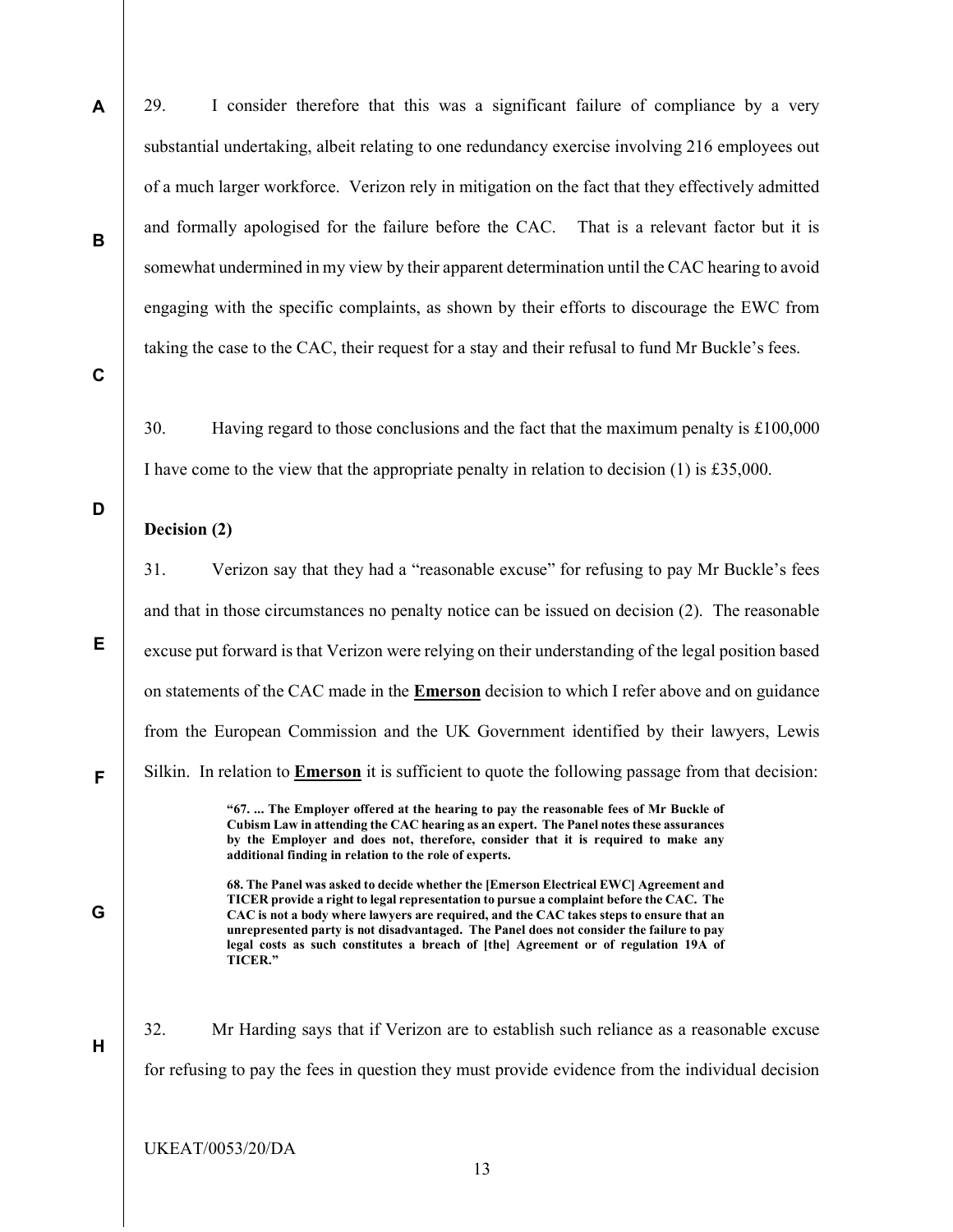- A B makers about their state of mind, which has not been done. Having regard to the express terms of regulation 21(7) (and the analogous regulation 21A(7)) that the EAT can be satisfied on the question of a reasonable excuse "... on hearing the *representations* of the defaulter ..." I do not accept this submission. The Tribunal will of course assess the strength of any representations having regard to such evidence as there is.
- C

D

33. Although the **Emerson** case obviously turned on its own facts and the specific provisions of the EWC Agreement in question (and Mr Buckle's fees as an expert were in fact paid by the employer in that case) and the Panel's remarks at para 68 of the decision were specifically addressed to the question of a right to *legal* representation and the payment of *legal* costs as such, I would accept that that decision (and the other points raised by Lewis Silkin at the hearing before the CAC) could have given rise to a genuine and reasonable doubt as to Verizon's obligations under regulation 19A and Art X.1 of the Charter in relation to Mr Buckle's fees.

E

F

G

34. However, on a fair analysis of the exchanges set out at paragraphs 18 to 21 above, I do not accept that Verizon were in fact relying on any suggestion that Mr Buckle's fees were not payable in principle because they amounted to legal fees when they indicated a refusal to pay them on 21 June 2019. Although there was reference in one of Verizon's emails to the fact that lawyers were not required in the CAC, there was no suggestion that Verizon were unwilling to pay Mr Buckle's fees in principle; the objections raised were, first, that it was unnecessary to employ Mr Buckle from the start of the CAC proceedings because a detailed document had already been prepared by Mr Stoop and, second, that Verizon were unwilling to commit themselves in advance to a fixed fee of £15,000 plus VAT. As to the first point, I do not accept that it was reasonable to suggest that the proceedings should be started by using a document which had been prepared for a different (albeit closely related) purpose or that there was no need

H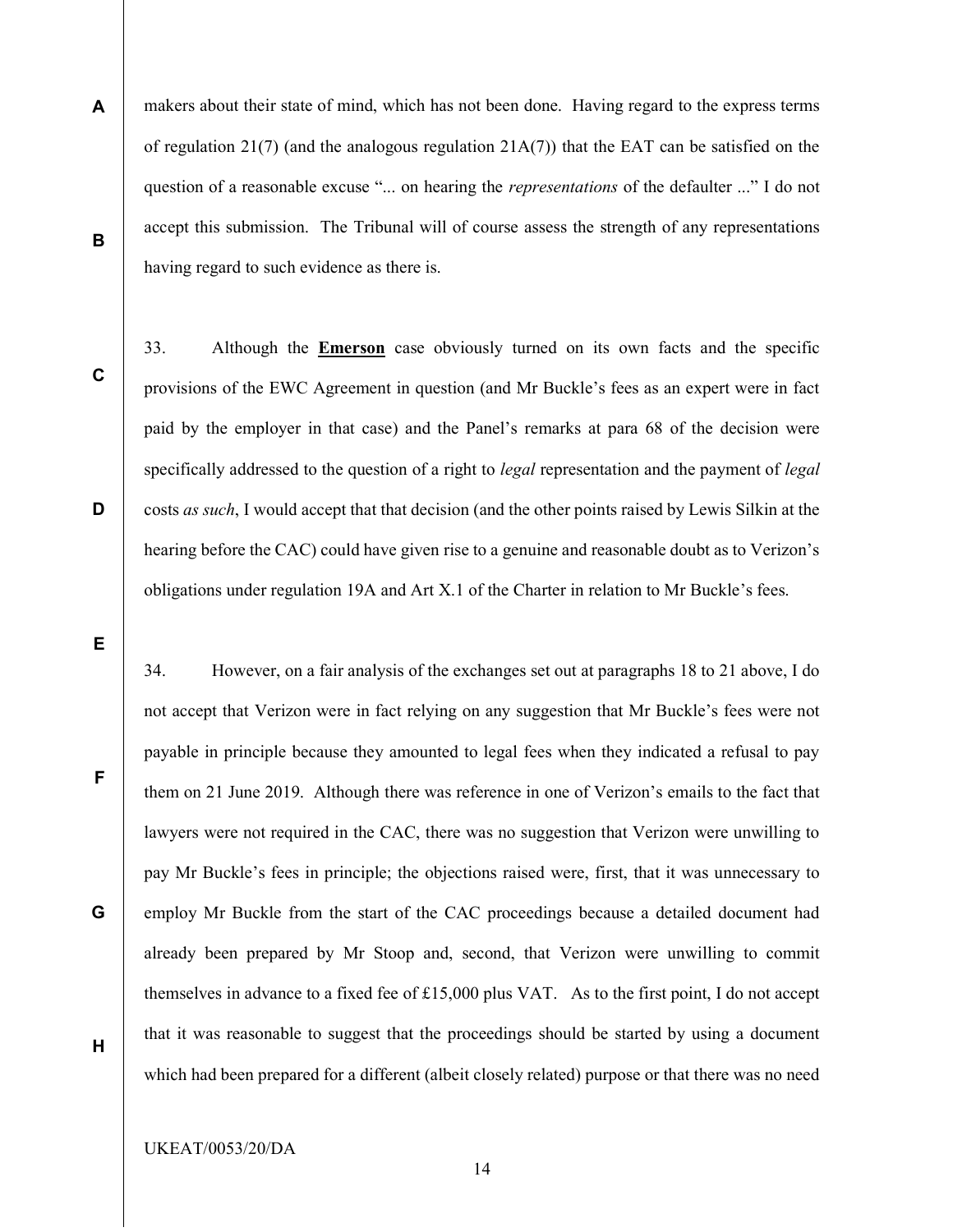A B C for the expert who was going to assist with the CAC proceedings to be involved from the outset. As to the second point, it was Verizon who introduced the concept of a fixed fee quotation; the fact that ultimately Mr Buckle was prepared to accept £10,000 does not mean that the fixed fee of £15,000 was unreasonable and, in any event, Verizon did not respond to that proposal other than to say it was an unreasonable request. As the CAC say at para 56 of the decision, Verizon's approach inevitably had the effect of leaving either the individual members of the EWC who were taking the reasonable step of bringing CAC proceedings or their chosen experts at an unfair financial risk: that was not a reasonable approach, particularly coming from a very substantial organisation which no doubt had access to and would itself make use of legal assistance in connection with the CAC proceedings.

D

E

F

G

H

35. Mr Burns points out that Verizon's continued refusal to pay expenses relating to Mr Buckle's appointment at the hearing on 30 September 2019 was based on advice from Lewis Silkin as to the legal position and that this advice was based on the Emerson case and other points which were approved by Verizon in the email exchanges leading up to the hearing produced at pp 255-264 of the Supplementary Bundle (privilege having been waived). That may have provided a reasonable excuse for maintaining the position they had previously adopted when it came to the hearing but, as I have said, it is clear from the email exchanges in June 2019 that it could not provide an excuse for the refusal on 21 June 2019 and, in view of para 56 of the decision, it is clear that it was the refusal at that stage which the CAC considered to be the essence of the breach of regulation 19A of TICER and Art X.1 of the Charter.

36. Although I therefore reject the contention that Verizon had a reasonable excuse for refusing to pay the expenses relating to Mr Buckle's appointment, I accept that there is force in the points made in mitigation by Mr Burns. First, although there was a refusal to pay in the email

15